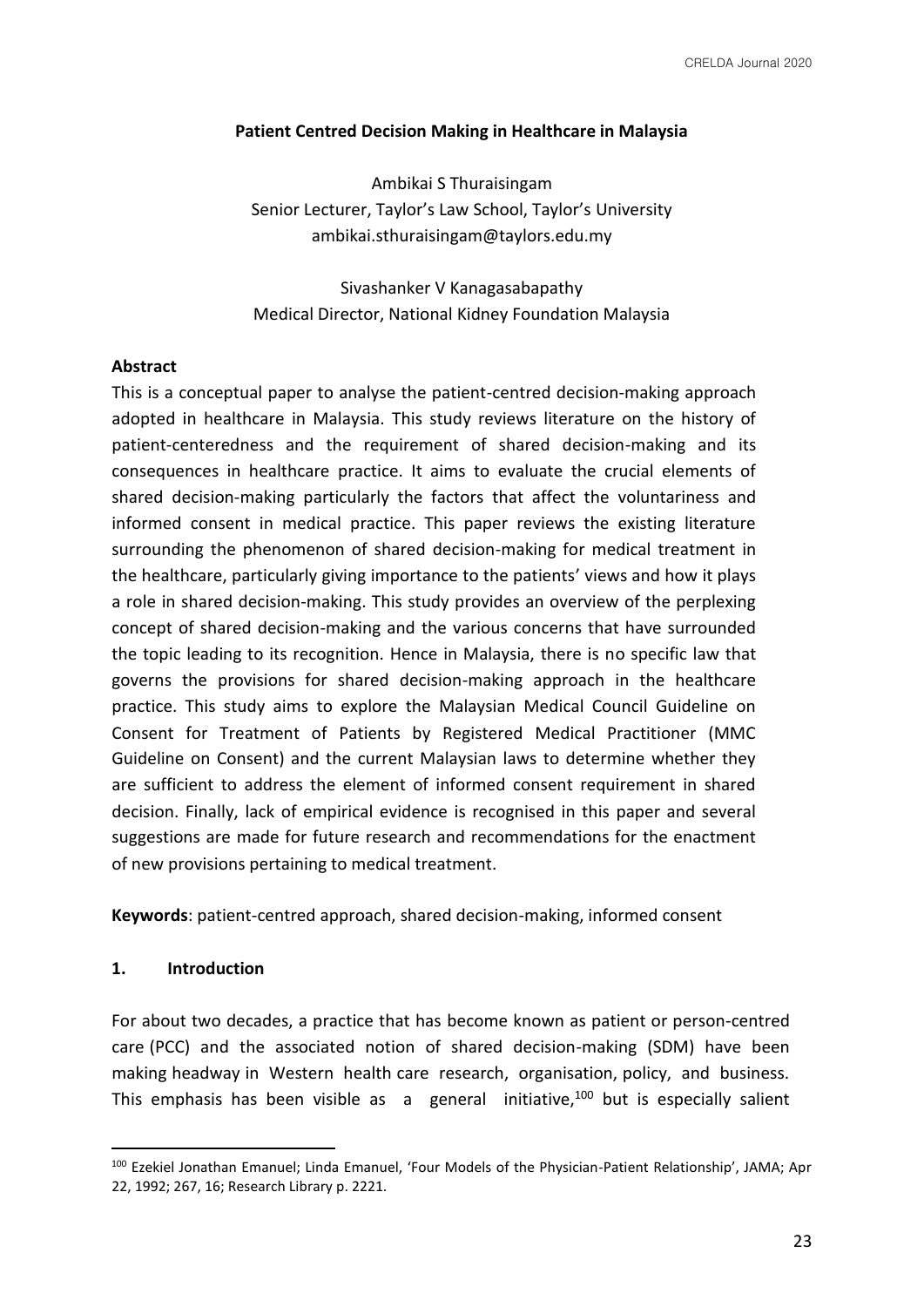regarding chronic or durable conditions, care of the elderly and demented, as well as other areas involving long-term, home-based and/or quality of life-oriented care.<sup>101</sup> To some extent, this trend has evolved into an alleged 'culture' or 'movement', embodying a special ideology or mission.<sup>102</sup> Shared decision-making is a joint process that permits patients and their providers to decide healthcare treatment choices, taking into consideration the best medical evidence, along with the patient's preferences and values. This process offers patients the support they need to make the best personalised care decisions, while permitting providers to feel confident in the care they prescribe.<sup>103</sup> SDM is part of PCC and is progressively thought to be the best standard of medical care by the community, doctors, and policy makers.<sup>104</sup> Involving patients in decision-making helps increase their experience and awareness in healthcare and decrease cost and utilisation of healthcare services. Patients might change their health behaviour following involvement in decision-making.<sup>105</sup> Emphasis on decision-making has brought about the evolution of shared decision-making (SDM), where doctors and patients share values and information, and patients have a dynamic role in deciding healthcare choices.

SDM takes into consideration the results from existing evidence-based practices, in addition to the patient's values, desires, and preferences. Patient-centred care is a commonly utilised concept in modern healthcare structure. The drive towards patientcentred care is noteworthy and advancing these services is becoming a key focus of many global healthcare systems.<sup>106</sup> Healthcare leaders and patients' advocates argue that the current model of healthcare has an inclination to be (1) too disease-centred (concentrating mainly and only just on pathologies and frequently needless technology solutions that provide inadequate concern to the individual's experiences during sickness, autonomy, and particular interests of patients), or (2) highly system or staffcentred and unsuitably positioned to help the interest of the organization and experts who deliver service.<sup>107</sup>

<sup>101</sup> David Edvardsson, Elizabeth Watt & Frances Pearce, 'Patient experiences of caring and person-centredness are associated with perceived nursing care quality' (2016) Journal of Advanced Nursing 217.

<sup>102</sup> Mary Jane Koren, 'Person-centered care for nursing home residents: the culture-change movement' (2010) 29(2) Health affairs (Project Hope)312.

<sup>103</sup> Richard Wexler, 'Six Steps of Shared Decision Making' (2012) Informed Decision Making Foundation <https://www.mainequalitycounts.org/image\_upload/SixStepsSDM2.pdf> accessed 1 July 2019.

<sup>104</sup> Chirk Jenn Ng et al, 'An overview of patient involvement in healthcare decision-making: a situational analysis of the Malaysian context' (2013) 13 BMC Health Services Research 408 <http://www.biomedcentral.com/1472-6963/13/408> accessed 7 July 2019.

<sup>105</sup> Angela Coulter, Crispin Jenkinson, 'European patients' views on the responsiveness of health systems and healthcare providers' (2005) 15(4) Eur J Public Health 355 <https://www.ncbi.nlm.nih.gov/pubmed/15975955> accessed 6 July 2019.

<sup>106</sup> Rinchen Pelzang, 'Time to learn: understand patient-centred care' (2010) 19(14) Br J of Nurs 912 <https://www.ncbi.nlm.nih.gov/pubmed/20647984> accessed 1 July 2019.

<sup>107</sup> Vikki Ann Entwistle, Ian S. Watt, 'Treating Patients as Persons: A Capabilities Approach to Support Delivery of Person-Centred Care' (2013) 13(8) Am J Bioeth 29 <https://www.ncbi.nlm.nih.gov/pubmed/23862598> accessed 1 July 2019.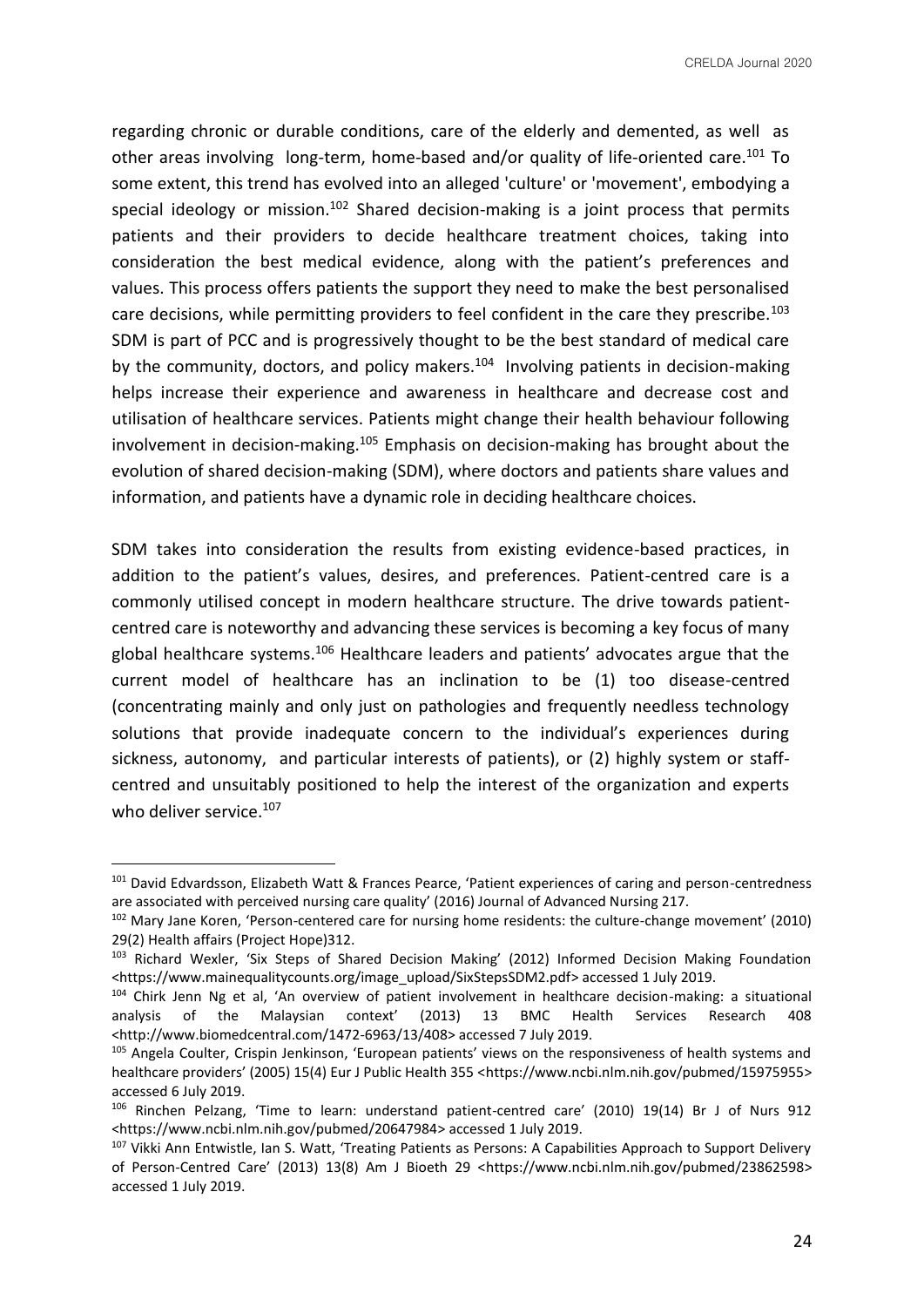### **2. Patient-Centred Care**

The discussion of SDM would not be comprehensive without drawing attention to patient-centred care (PCC) particularly because SDM is considered to be one of the fundamental components of many PCC models.<sup>108</sup> Patient-centred care can be explained as 'treating the patient as an exclusive individual'.<sup>109</sup> Angela Coulter, in "The Autonomous Patient: Ending Paternalism in Medical Care", defines patient-centred care as, "Health care that meets and responds to patients' wants, needs, and preferences and where patients are autonomous and able to decide for themselves".<sup>110</sup>

The word "patient-centred care" originated in the US in 1988 by the Picker/Commonwealth Program for Patient-Centred Care with the aim of highlighting to healthcare providers, staff, and systems to change and modify their emphasis from diagnosis and management of disease to the needs and desires of patients and families.<sup>111</sup>

PCC shows respect for the patient, as a person and is very much about considering the patients' point of view and circumstances in the decision-making process. It also denotes a doctor-patient encounter characterised by openness to a patient's needs and preference, utilising the patient's informed wishes to guide activity, communication, and information-giving, and shared decision-making.<sup>112</sup> It is a way of seeing health and illness that affects an individual's general well-being and an effort to empower the patient by increasing his/her role in their health. The basic functions of patient-centred care are to make patients more informed and provide reassurance, comfort, support, acceptance, confidence, and legitimacy.<sup>113</sup>

In PCC, a person's specific health requirements and desired health outcomes are the motivating force behind all health care decisions and quality measurements. Patients are

<sup>108</sup> Mary Atkinson Smith, 'The Role of Shared Decision Making in Patient-Centred Care and Orthopaedics' (2016) 35(3). OrthopNurs 144 <https://nursing.ceconnection.com/ovidfiles/00006416-201605000-00003.pdf> accessed 1 July 2019.

<sup>109</sup> Richard W. Redman, 'Patient-centred care: an unattainable ideal?' (2004) 18(1) Res Theory NursPract 11<https://www.ncbi.nlm.nih.gov/pubmed/15083659> accessed 3 July 2019.

<sup>110</sup> Julian Tudor Hart, '*The Autonomous Patient: Ending Paternalism in Medical Care*' (2002) 95(2) JRSM 623 <https://www.researchgate.net/publication/25094978\_The\_Autonomous\_Patient\_Ending\_Paternalism\_in\_M edical\_Care/link/5530eb4c0cf2f2a588ab5c81/download> accessed 1 July 2019.

<sup>111</sup> Picker Institute, 'Picker Principles of patient-centred care' (2016) <https://www.picker.org/about-us/pickerprinciples-of-person-centred-care/> accessed 1 July 2019.

<sup>112</sup> Anne Rogers, Anne Kennedy, Elizabeth Nelson and Andrew Robinson Rogers, 'Uncovering the limits of patient-centredness: implementing a self-management trail for chronic illness' (2005) 125(2) Qual Health Res 224.

<sup>&</sup>lt;http://citeseerx.ist.psu.edu/viewdoc/download?doi=10.1.1.922.8851&rep=rep1&type=pdf> accessed 1 July 2019.

<sup>113</sup> Pelzang, (n 7).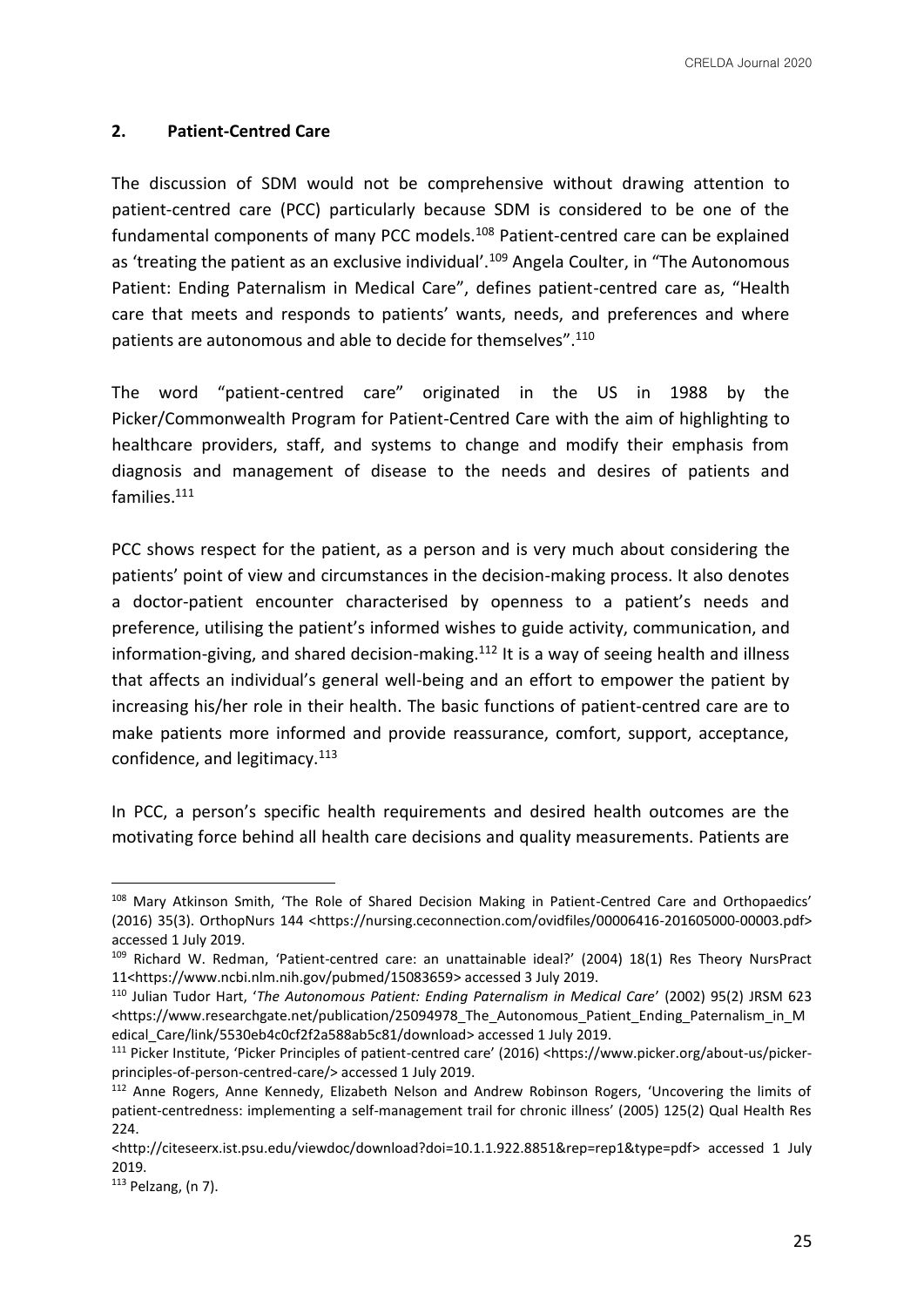considered partners with their health care providers, and these providers treat patients not only from a clinical viewpoint, but also from a mental, emotional, social, spiritual, and financial viewpoint.<sup>114</sup> Similar to other value-based healthcare systems, PCC comprises a change in the way providers practice and healthcare systems are planned and achieved. PCC also characterises a change in the outdated practices of patients and their relatives from one of submissive "order taker" to one of dynamic "team member."<sup>115</sup>

The fundamental philosophy of PCC requires the caretaker to appreciate the patient as an individual rather than as a group of illness. PCC uses a combination of activities including engagement, observation of the patient's beliefs and values, having an empathetic presence, and taking care of physical and emotional needs to provide care to patients.<sup>116</sup> Patient participation is enabled by working with patients' beliefs and values through providing information and mingling freshly formed perceptions into care activities which in turn reinforces one of the significant philosophies of PCC,namely shared decision-making.<sup>117</sup> PCC accepts that the patients are capable of deciding their particular expectations and desires and that they are capable of making choices and decisions concerning what they need and desire.

### **3. The Concept of Shared Decision-Making**

Shared decision-making is considered as one of the characteristic components of patientcentred care that allows and encourages patients to contribute actively in their healthrelated management.<sup>118</sup> It is presently a widely acknowledged feature of patient-centred care in this modern age of healthcare standards worldwide.

According to Glyn Elwyn and Marie-Anne Durand, shared decision-making is "an approach where healthcare professionals and patients make decisions together using the best available evidence about the likely benefits and harms of each option, and where patients are supported to arrive at informed preferences".<sup>119</sup> Basically, SDM is merely assisting another individual make an informed decision, whatever choice or behaviour change they face. That may not appear too difficult, but the process itself can be intricate. This is particularly true in circumstances where patients and clinicians have

<sup>114</sup> Anon, 'What Is Patient-Centred Care?' (2017) NEJM Catalyst <https://catalyst.nejm.org/what-is-patientcentered-care/>accessed 3 July 2019.

<sup>115</sup> *Ibid*.

 $116$  Pelzang (n 7).

<sup>117</sup> Moira Stewart, 'Towards a global definition of patient centred care' (2001) 322(7284) BMJ 444<https://www.ncbi.nlm.nih.gov/pmc/articles/PMC1119673/pdf/444.pdf> accessed 3 July 2019.

<sup>118</sup> Chong Guan Ng, Syahrir Zaini, 'Shared Decision Making in the Treatment of Depression' (2012) 27(2) Malaysian Journal of Psychiatry 23.

<sup>&</sup>lt;sup>119</sup> Glyn Elwyn, Marie-Anne Durand, 'Mastering Shared Decision Making: The When, Why and How' (EBSCO Health Notes, 20 Feb 2018) <https://health.ebsco.com/blog/article/mastering-shared-decision-making-thewhen-why-and-how> accessed 1 July 2019.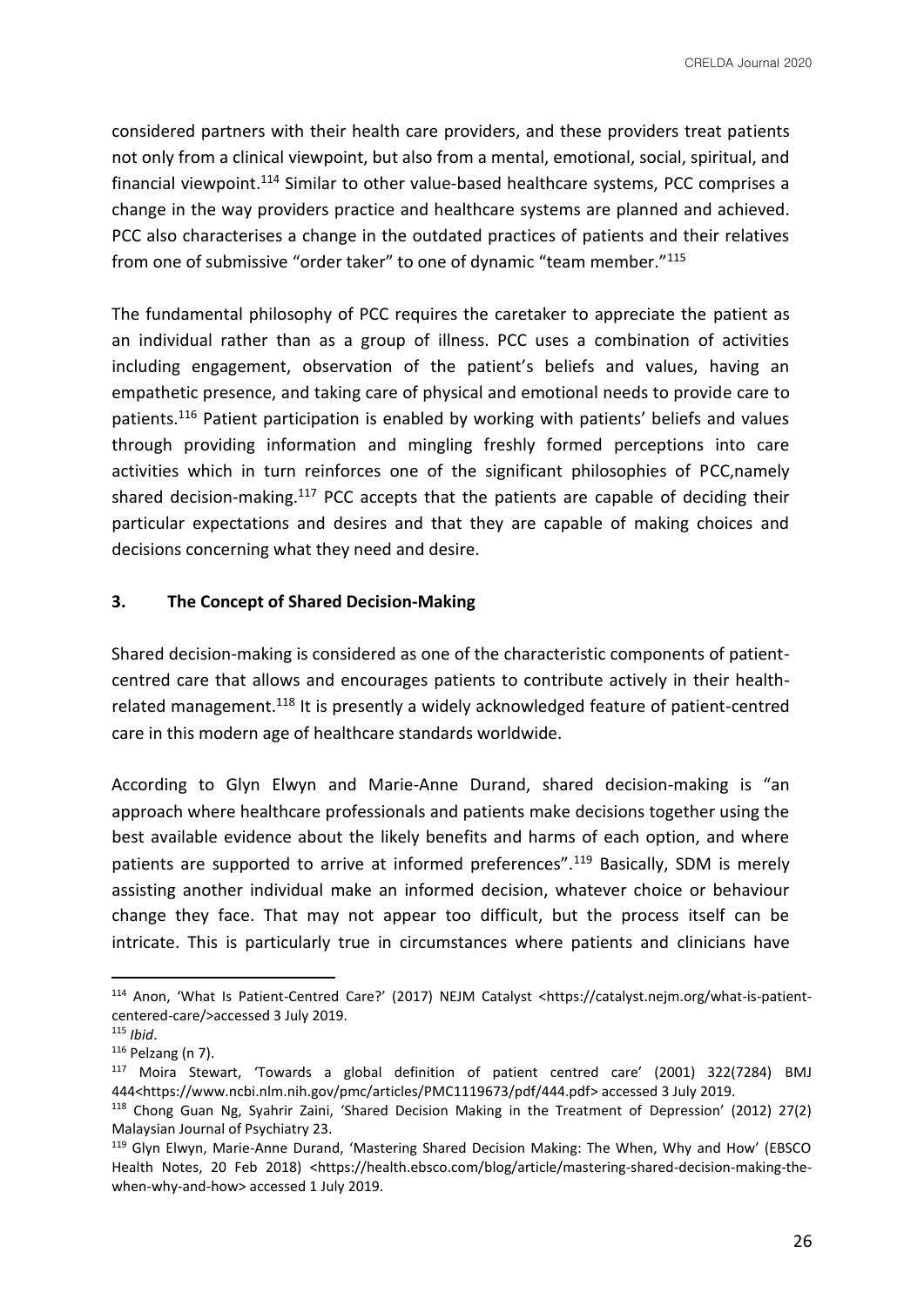significantly different levels of experience, knowledge, and know-how. Healthcare is a good example where choices and options offered are very unfamiliar and full of uncertainty.

Charles, *et al*, defined a set of features in SDM affirming " ...that minimum two partakers, the clinician and patient be involved; both members exchange information and take steps to build a compromise about the favoured treatment; and an arrangement is agreed on the treatment to execute."<sup>120</sup>The generally accepted 4 ethical principles necessitates SDM to be the benchmark in most medical practices.<sup>121</sup> SDM is vital for valuing autonomy in empowering patients to make reasoned and informed choices and for beneficence by comparing the benefits of treatment against risks, as well as cost and non-maleficence in keeping away harm. The fourth principle of justice (allocating cost, benefit, and risk fairly) might also be boosted if patients elect to have fewer procedures.<sup>122</sup>It would also be more equitable if less educated individuals are engaged to a similar degree as those educated.

One way to reflect on SDM is to classify decisions into those that require discussion against those where that level of investment might not be needed.<sup>123</sup> Typically, these decisions are circumstances where the risks are higher. Further, making the incorrect choice could be painful, irritating, costly or lead to regret. Decisions in healthcare are usually of this nature and especially where there are treatments or investigations to be considered. Nevertheless, the problem is that most individuals are often ignorant of two significant issues.<sup>124</sup> Firstly, people are unaware that there are other possibilities that exist, or no one informs them that choices exist. Overall, healthcare professionals and organisations are not proficient in making patients aware that options do exist. Secondly, even if patients do become aware that choices that exist, often after searching the internet, there has been a tendency to be unenthusiastic among healthcare professionals to encourage and support a process of deliberation. Patients who bring their own findings to clinic appointments are frequently met with scepticism, and there are several reasons for this reluctance.

<sup>120</sup> Cathy Charles, Amiram Gafni, Tim Whelan, 'Shared decision-making in the medical encounter: what does it mean? (or it takes at least two to tango).' (1997) 44(5) SocSci Med 681 <https://www.ncbi.nlm.nih.gov/pubmed/9032835> accessed 4 July 2019.

<sup>&</sup>lt;sup>121</sup> Tom L. Beauchamp and James F. Childress, *Principles of Biomedical Ethics* 5<sup>th</sup>ed, Oxford University Press 2001.

<sup>122</sup>Anne M Stiggelbout, *et al*, 'Shared decision making: really putting patients at the centre of healthcare' (2012) 344 BMJ 28 <https://www.bmj.com/content/344/bmj.e256.full> accessed 9 July 2019.

<sup>123</sup> Glyn Elwyn, Amy Lloyd, *et al*, 'Collaborative Deliberation: A model for patient care' (2014) 97(2) Patient EducCouns 158 <https://mayoclinic.pure.elsevier.com/en/publications/collaborative-deliberation-a-model-forpatient-care> accessed 1 July 2019.

<sup>124</sup>Elwyn, Durand (n 20).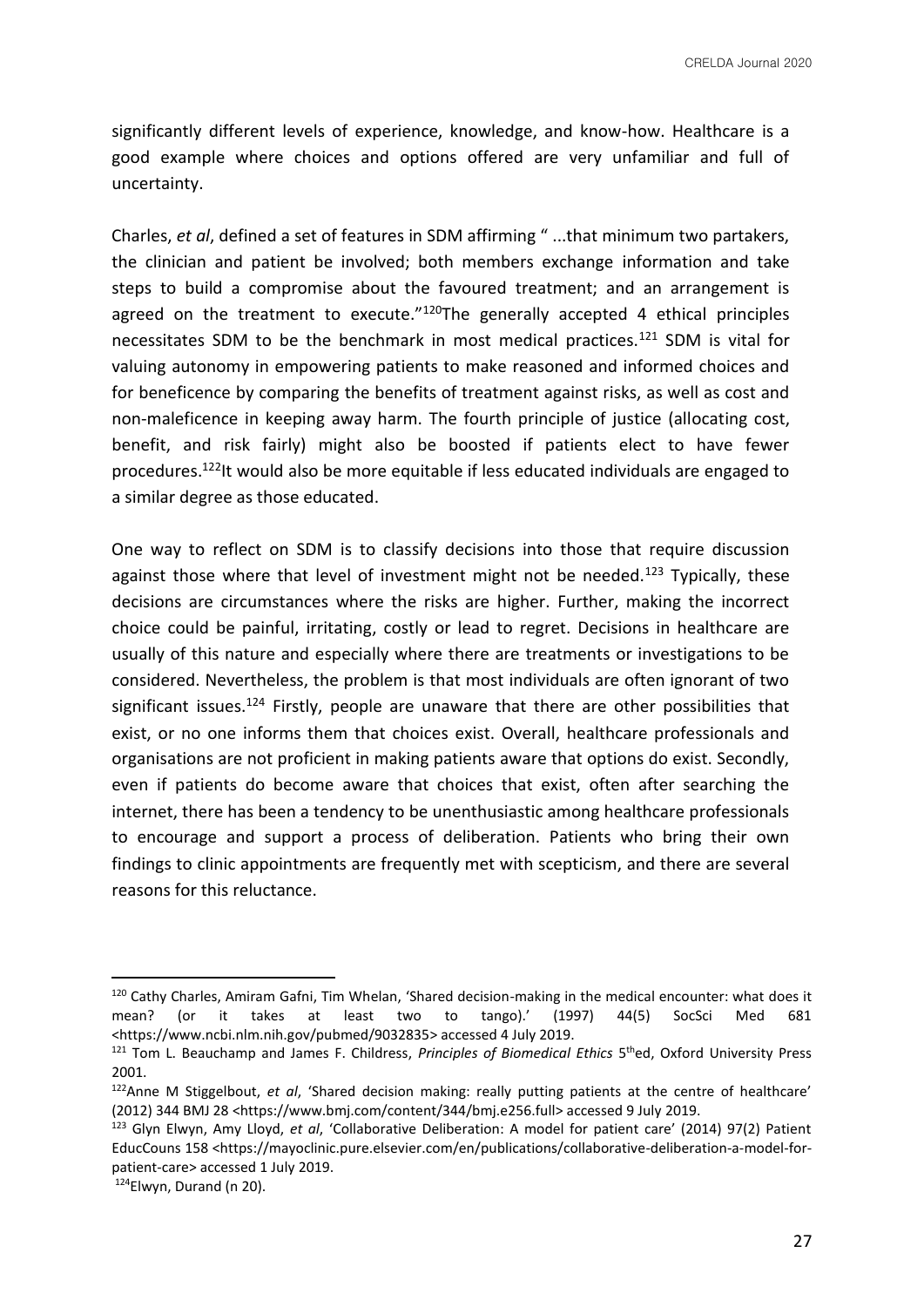It is important that healthcare professionals understand the concepts relevant to SDM so that they would be capable of applying them while taking care of patients. The academic model of therapeutic decision-making is separated as 4 types depending on the part played by the staff providing medical service namely, paternalistic, informed, agent, and shared.<sup>125</sup> Among these 4 types, the shared concept is well distinguished against the others since the exchange of knowledge in both directions happens in the shared type only.<sup>126</sup> This shared concept of medical decision-making is consistent with the type of bidirectional exchange of knowledge between patient and clinician as emphasised in the definition of shared decision-making above. Over a period of time, many ideas associated with physician-patient relationships have been persistently echoed in shared decisionmaking. Significant concepts associated with physician-patient relationships can be summarised by the ensuing four groups.

Firstly, building excellent physician-patient relationships involve good communication.<sup>127</sup> Good communication in healthcare is important as unpredictability is impossible to be entirely left out in the process of decision-making. Trusting relationships should be formed between clinician and patient by means of effective conversation techniques for good communications to happen. Clinicians will be more able to appreciate patient issues and visibly recognise patient preferences once a reliable bond is initiated. Trust is the basis on which SDM is achieved.<sup>128</sup>

Secondly, patient autonomy must be maintained for good communication. $129$  The concept of autonomy is linked mutually to customer-centred values in the social order and medical ethics for patients' safety. It has been stressed to resolve difficulties appearing in medical practices indicated by paternalistic decisions. Once autonomy is assured, patients tend to exert their power to choose freely and agree to the outcome of decision-making.<sup>130</sup>

<sup>&</sup>lt;sup>125</sup> Jong-Myon Bae, 'Shared decision making: relevant concepts and facilitating strategies' (2017) 39 Epidemiol Health 1 <https://www.ncbi.nlm.nih.gov/pmc/articles/PMC5733387/pdf/epih-39-e2017048.pdf> accessed 7 July 2019.

 $126$  Ibid.

 $127$ Jurgen Kasper et al, 'Turning signals into meaning  $-$ 'Shared decision making' meets communication theory' (2012) 15(1) Health Expect 3 <https://www.ncbi.nlm.nih.gov/pmc/articles/PMC5060601/pdf/HEX-15-03.pdf> accessed 4 July 2019.

<sup>128</sup> Betty Chewning, *et al*, 'Patient preferences for shared decisions: a systematic review' (2012) 86(1) Patient EducCouns 9 <https://www.ncbi.nlm.nih.gov/pmc/articles/PMC4530615/pdf/nihms-279704.pdf> accessed 7 July 2019.

<sup>129</sup> Bae (n 26).

<sup>130</sup> Myfanwy Davies, Glyn Elwyn, 'Advocating Mandatory Patient 'Autonomy' in Healthcare: Adverse Reactions and Side Effects' (2008) 16(4) Health Care Analysis 315 <https://www.ncbi.nlm.nih.gov/pubmed/17975729> accessed 7 July 2019.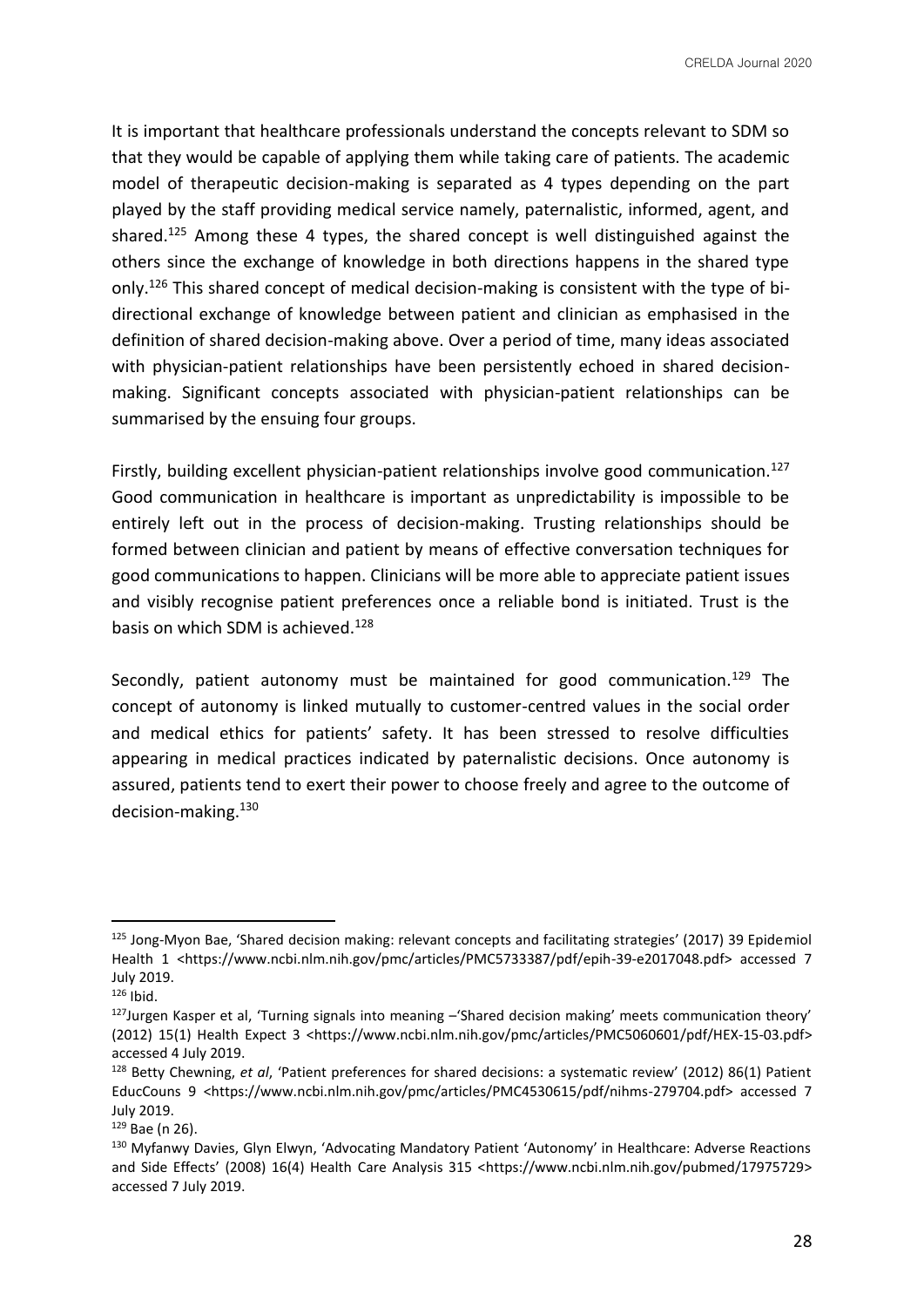Thirdly, assured of their autonomy, patients enthusiastically take part in decisionmaking.<sup>131</sup>The reassurance of patient participation will occur when the clinician presents appropriate suggestions as he sums up the current issues and attempts to describe the benefits and drawbacks of every available option. Fourthly, for a patient to willingly agree to a decision, the process must be patient-centred, emphasising on the patient's characteristics namely the clinician recognises the patient's individual needs and desires and makes a decision.<sup>132</sup>

## **4. Shared Decision-Making Process**

Shared decision-making process encompasses three interrelated stages, namely 1) patient engagement stage, 2) discussion stage, and 3) decision stages.<sup>133</sup> The three stages involve several interworking principles that support the overall idea of SDM, with patient engagement being the initial stage of the process. After the patient engagement stage is initiated, there is a continuous progression into the discussion stage, with the decision stage being the final emphasis. Once the decision stage has been reached the shared decision-making process might move back and forth from the discussion and patient engagement stages. These stages work together to promote empowerment and activation among patients and encourage effective communication between patients and healthcare providers. These stages encourage partnership and create beneficial collaboration among healthcare providers and stakeholders in a way that positively improves patient care experiences.<sup>134</sup>

#### **5. Patient Engagement Stage**

A survey by the National eHealth Collaborative in th eUS in 2012 revealed that patient engagement is a crucial element in the transformation of healthcare and SDM but their answers varied significantly regarding the definition of patient engagement. The answers included descriptions such as patients utilising online educational material to learn more

<sup>131</sup> Yves Longtin, *et al*, 'Patient Participation: Current Knowledge and Applicability to Patient Safety' (2010) 85(1) Mayo Clin Proc 53 <https://www.researchgate.net/publication/40819547\_Patient\_Participation\_Current\_Knowledge\_and\_Applic ability to Patient Safety> accessed 4 July 2019.

<sup>132</sup> Michael J. Barry, Susan Edgman-Levitan, 'Shared Decision Making — The Pinnacle of Patient-Centred Care' (2012) 366(9) N Engl J Med 780 <http://projects.iq.harvard.edu/files/shared\_decision\_making/files/sdm\_pinnacle\_of\_patient\_centered\_care. pdf?m=1446225643> accessed 5 July 2019.

<sup>&</sup>lt;sup>133</sup> S. Chow, G. Teare, G. Basky, 'Shared decision making: Helping the system and patients make quality health care decisions' (2009) Saskatoon: Health Quality Council <https://hqc.sk.ca/Portals/0/documents/Shared\_Decision\_Making\_Report\_April\_08\_2010.pdf> accessed 7 July 2019.

<sup>134</sup> Mary Atkinson Smith, 'The Role of Shared Decision Making in Patient-Centred Care and Orthopaedics' (2016) 35(3) OrthopNurs 144 <https://nursing.ceconnection.com/ovidfiles/00006416-201605000-00003.pdf> accessed 1 July 2019.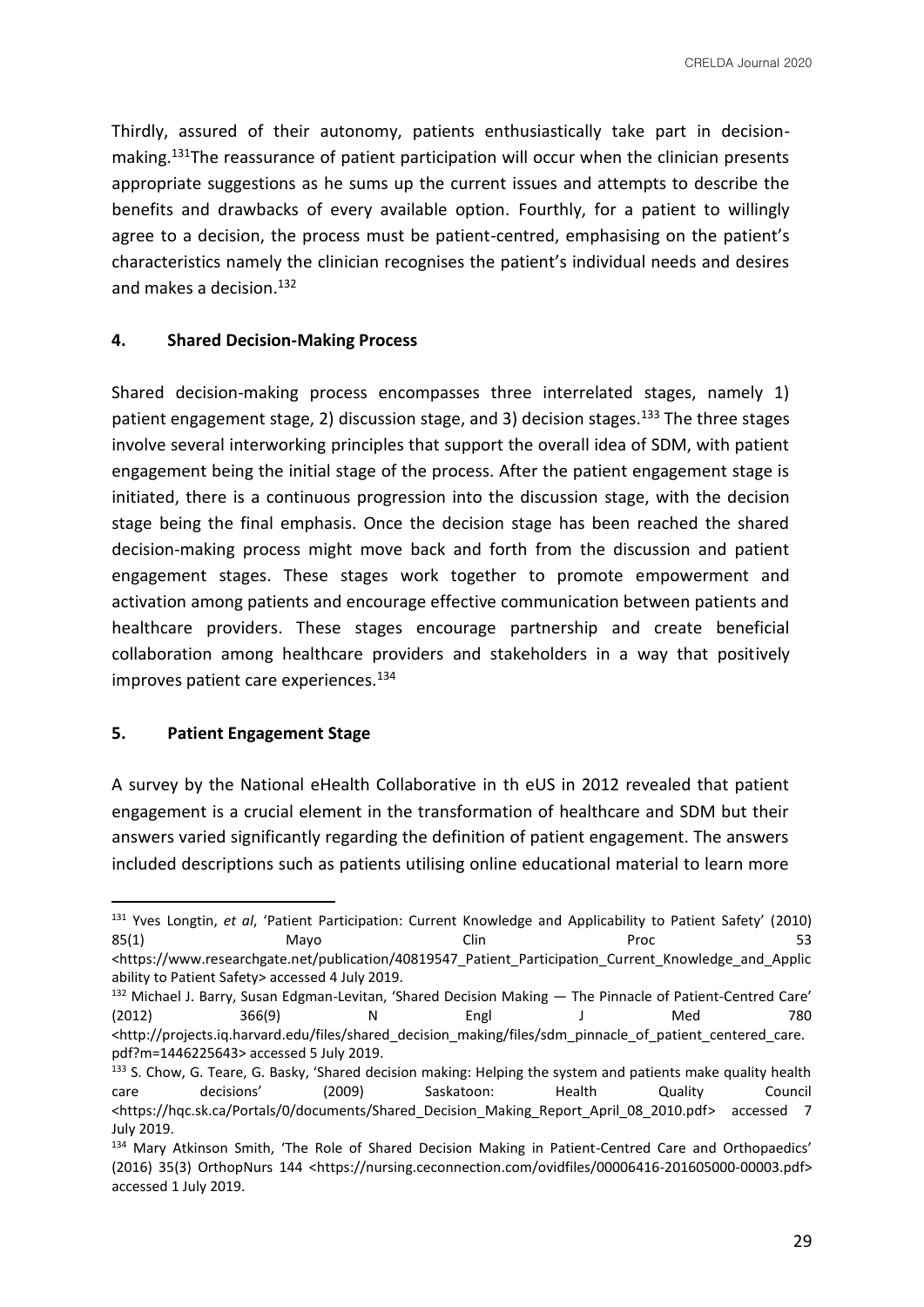about their health, patients communicating with healthcare providers concerning changes in their health, patients scheduling appointments online with their healthcare providers, patients sending e-mails to their healthcare providers to ask questions, and patients discussing health-related questions face to face with their healthcare providers. The absence of a standardised and formal explanation of patient engagement generates challenges when it comes to executing and improving the process of patient engagement.<sup>135</sup> Patient engagement may also be well-thought-out as a form of information exchange between patients and their healthcare providers.<sup>136</sup>

Participation in engagement allows individuals to be involved in activities that permit them to attain the greatest benefit from healthcare services offered to them and also allows them to balance precise and comprehensive information with their preferences, needs, and capabilities.<sup>137</sup> Patient engagement within the SDM process helps to involve patients in their personal care to promote further positive patient outcomes and selfinvolvement in care management. Patients who are engaged in this method are more likely to take proactive steps in managing their individual health on a regular basis.

### **6. Discussion Stage**

The SDM process progresses with the discussion stage, which is a focused and thorough derivative of patient engagement. This stage involves verbal communication between the healthcare worker and the patient. It may be regarded as a form of counselling that emphasises on available treatment options, patient preference, and healthcare professional recommendations. The discussion stage is a two-way form of communication between the treating physician and the patient. Preceding this discussion stage, the treating physician might evaluate existing literature pertaining to a precise disorder or course of treatment to support evidence-based practice. The patient may review information collected during the course of patient engagement and prepare a list of preferences based on the disorder-related information he has obtained. The healthcare provider must empower the patient to enquire about the efficacy of available and suggested treatment options, to include the risks and benefits during the discussion stage.

The healthcare worker may play a part in this stage through decision support that includes the use of counselling and decision aids to further inform and educate patients.

<sup>135</sup> Ian Worden, 'The path to increased patient engagement lies in the definition' (2013) <https://docplayer.net/11134630-Ian-worden-mba-mhi-pmp-healthcare-cio-and-patient-engagementadvocate.html>accessed 7 July 2019.

<sup>136</sup> Chow, Teare, Basky(n 34).

<sup>137</sup> Centre for Advancing Health, 'A New Definition of Patient Engagement: What is Engagement and Why is it Important?' (2010) <http://www.cfah.org/pdfs/CFAH\_Engagement\_Behavior\_Framework\_current.pdf> accessed 7 July 2019.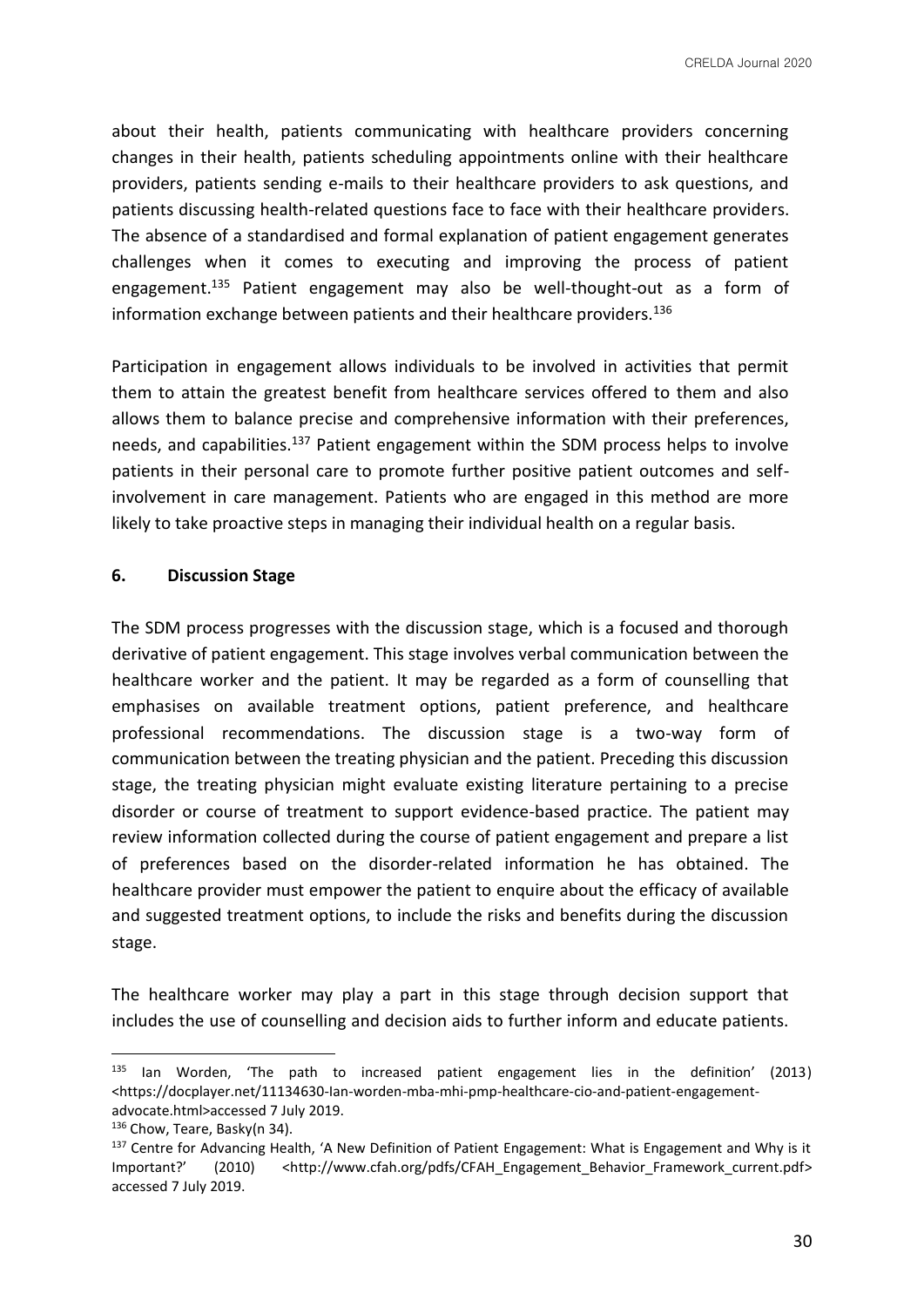The usage of decision aids may help to improve health literacy, increase patient satisfaction, improve patient experience, encourage patient empowerment, and positively support the complete SDM process. Health coaches can teach and mentor patients so that they will have the necessary skills, knowledge base, and understanding needed to empower and encourage patients to make decisions grounded on their own desire and preferences.<sup>138</sup>

# **7. Decision Stage**

Patients and provider collaboration are encouraged by the decision stage by supporting a mutual agreement connected to the plan of treatment.<sup>139</sup> The commencement of the decision stage might involve discovering the availability of recommended or desired treatment choices. The decision stage may then advance into negotiating specifics of the plan. This stage may further consist of choosing when and where to receive treatment relating to the plan of care. The physician might not at all times be in agreement with the patient throughout the decision stage. However, the aim of this decision stage is to develop the plan of care so that it demonstrates the patient's value, preference, and desired health outcomes.<sup>140</sup>

## **8. Shared Decision-Making and Informed Consent**

SDM depends on the basic principle of both patient autonomy and informed consent. The model accepts the fact that patients have their own values that influence the understanding of risks and benefits in a different way from the way a physician interprets them. Informed consent is at the centre of shared decision-making.<sup>141</sup> i.e. without an understanding of the benefits and shortcomings of all treatment options, patients cannot participate in making decisions. Often there is usually more than one option, with no clear distinction of which option is the best. SDM varies from informed consent in that patients make their decisions based on their values and beliefs, as well as on being fully informed.

There have been recent criticisms within the medical community of the traditional method of informed consent and calling for a replacement of those methods with a SDM

<sup>138</sup> France Légaré, Dawn Stacey, Nathalie Brière et al, 'A conceptual framework for interprofessional shared decision making in home care: Protocol for a feasibility study' (2011) BMC Health Serv Res 11 <https://www.researchgate.net/publication/49798586 A conceptual framework for interprofessional shar ed\_decision\_making\_in\_home\_care\_Protocol\_for\_a\_feasibility\_study> accessed 7 July 2019.

<sup>139</sup> Chow, Teare, Basky (n 34).

<sup>140</sup> Chow, Teare, Basky (n 34).

<sup>141</sup> Simon N Whitney, Amy L McGuire, Laurence B McCullough, 'A typology of shared decision making, informed consent, and simple consent' (2004) 140(1) Ann Intern Med 54 <https://www.ncbi.nlm.nih.gov/pubmed/14706973> accessed 4 July 2019.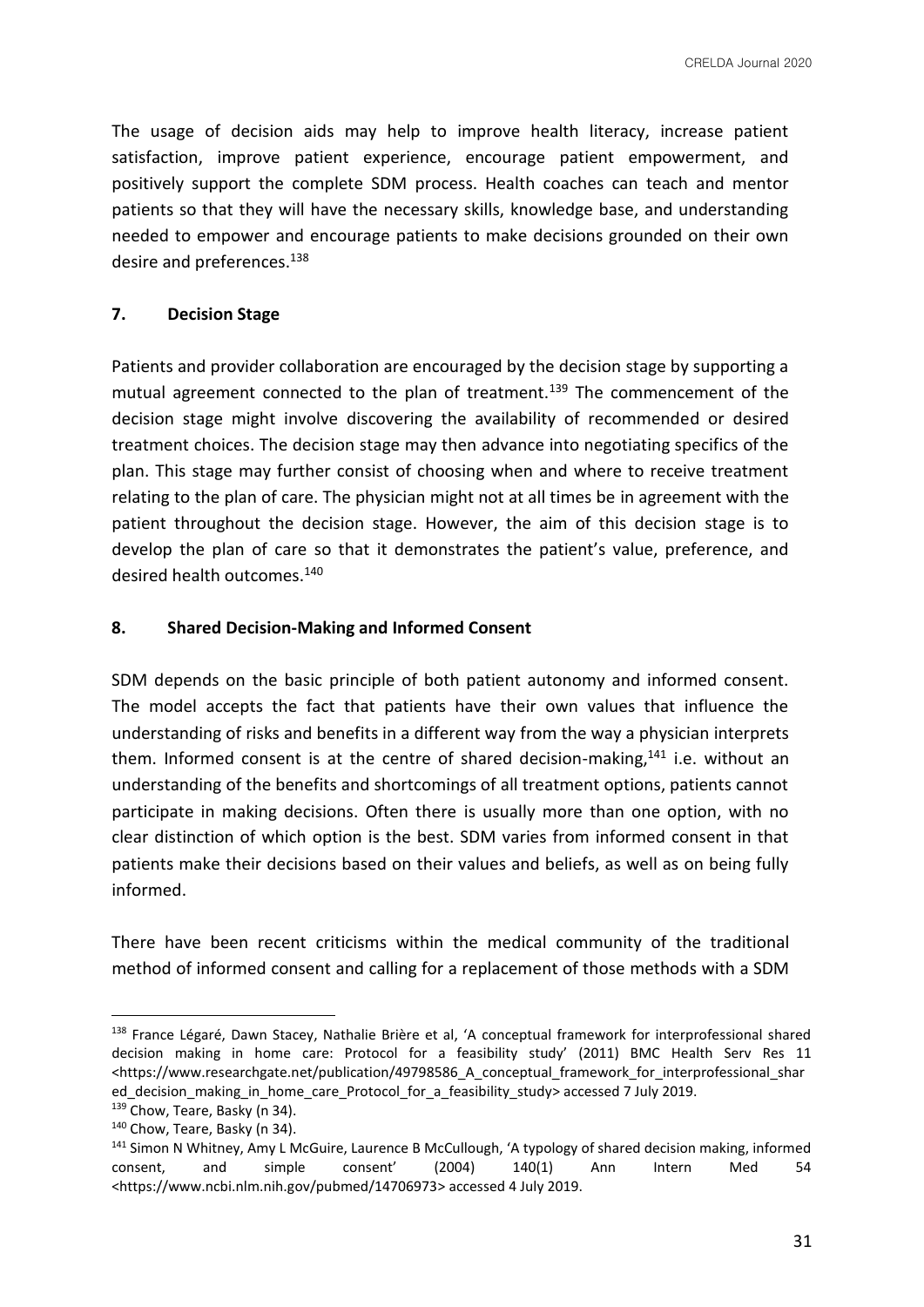style.<sup>142</sup> SDM can be defined as a discussion in which patients and doctors work in collaboration to appreciate the circumstances of the patient and to decide how to address their wishes ideally while the definition of informed consent is basically a twin process where, clinicians disclose the benefits, risks and choices of a planned procedure or treatment and patients agree to or reject the suggestion. Informed consent prerequisites came from laws associated with battery, and therefore represent a fixated attempt to shield patients from whatever occurring to their bodies in the absence of their knowledge.<sup>143</sup> Informed consent was not proposed to recognise the values of distinct patients and their exceptional circumstances.

Whereas SDM is envisioned to be utilised across diverse circumstances in which patient preferences have a noteworthy role in considering the possible harms and benefits of a decision, informed consent prerequisites are applicable with few exclusions only to invasive procedures and treatments. $144$  As a consequence, the law does not require clinicians to deliberate with patients what diagnostic tests or monitoring strategies to use in situations where a procedure is not being done. By contrast, SDM is proposed to be utilised for any situation where patient values and preferences should play an important part in balancing the harms and benefits of a medical decision. This comprises the discussion on a full range of procedures and treatments, as well as investigation plans or attentive waiting, each time these are reasonable choices.

SDM can also be differentiated from the informed consent process by how and what information is given to patients. Informed consent mostly involves "disclosure to patients" and not "discussion with patients" inferring that the informed consent process can be accomplished by a one-way information discussion. Furthermore, informed consent disclosures frequently happen when a treatment option has already been selected, whereas SDM dialogue needs the way onward uncertain prior to the discussion and that the most suitable course of action arises via this discussion. This reveals that in SDM choices are deliberated without presuming that one choice merits more consideration whereas others take an alternative role. With respect to the amount of information mandatory for informed consent, what is followed is frequently stated to be either a "reasonable physician" standard or a "reasonable patient" standard.

<sup>&</sup>lt;sup>142</sup> Erica S. Spatz, Harlan M. Krumholz, Benjamin W. Moulton, 'The New Era of Informed Consent Getting to a Reasonable-Patient Standard Through Shared Decision Making' (2016) 315(19) JAMA 2063 <http://ignacioriesgo.es/wp-content/uploads/The-new-era-of-informed-consent.pdf> accessed 8 July 2019. <sup>143</sup> *Schloendorff v. Society of New York Hosp.*, 105 N.E. 92, 93 (N.Y. 1914).

<sup>144</sup> Rachel A Lindor, Marleen Kunneman, Matt Hanzel,*et al*, 'Liability and Informed Consent in Context of Shared Decision Making' (2016) 23(12) AcadEmerg Med 1428 <https://onlinelibrary.wiley.com/doi/pdf/10.1111/acem.13078> accessed 8 July 2019.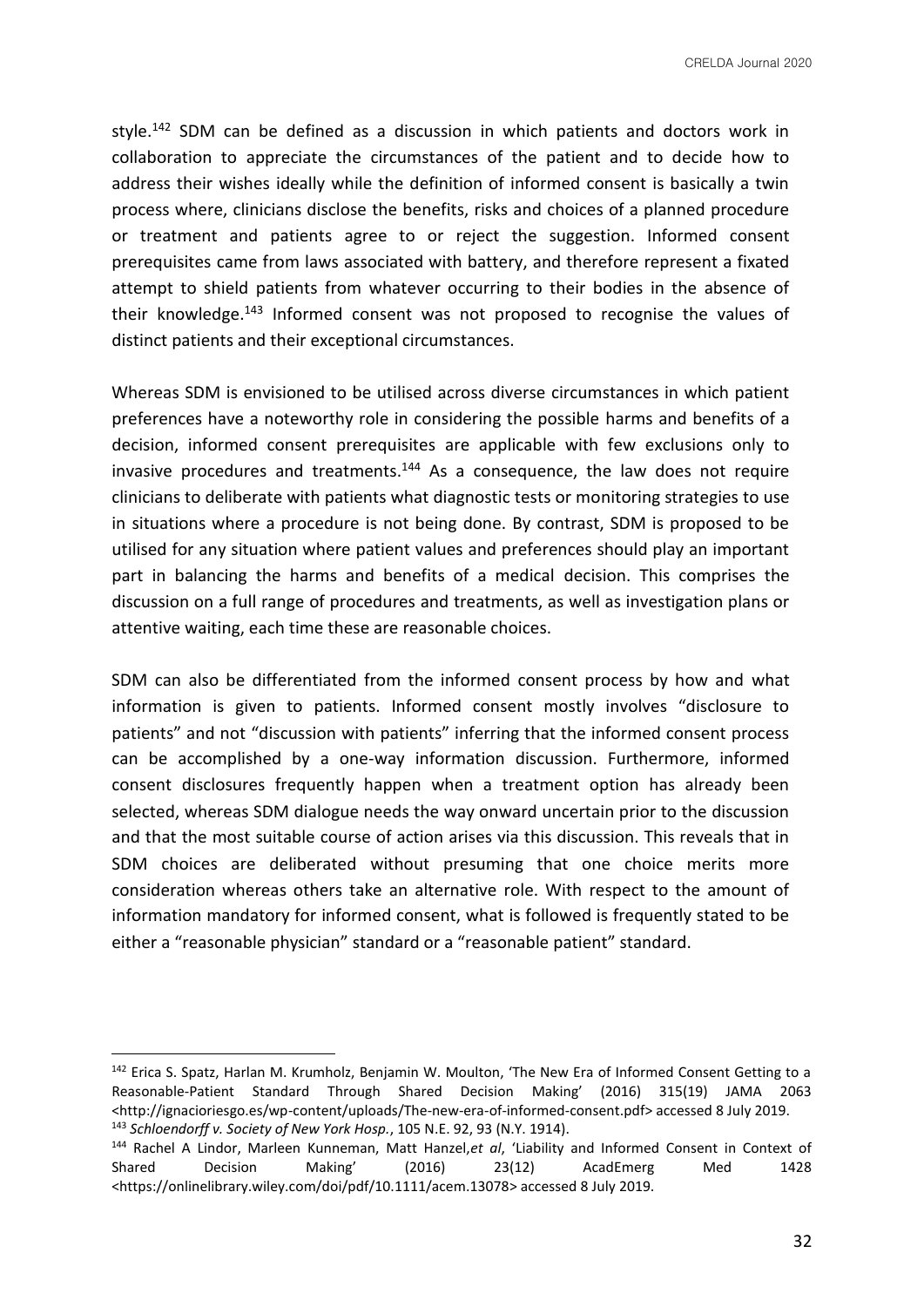The *Bolam* test<sup>145</sup> in England was applied to determine what should be disclosed. The test holds that the law imposes a duty of care between a doctor and his patient, but the standard of that care is a matter of medical judgement. The test was further acknowledged in *Sidaway v Bethlem Royal Hospital Governors &Ors*<sup>146</sup> though not unanimous, with judges employing different emphasis on the patient's right to make informed treatment decisions as opposed to the doctor's professional judgment in disclosing information. Under the "reasonable physician" standard, doctors must inform the benefits, risks, and alternatives to treatment that a reasonable doctor under similar situations would disclose. What these benefits, risks, and alternatives constitute is decided principally by similarly skilled doctors and is commonly established by the testimony of other clinicians as stated above. In the "reasonable patient" standard, doctors must inform the benefits, risks, and alternatives to treatment that a reasonable patient would find material to his or her decisions.<sup>147</sup> Even under this standard, the law has deliberately evaded needing clinicians to deliberate what the individual patient before them would want to know, in its place concentrating only on a "reasonable" or representative patient, based on a fear that deliberating the needs of every individual patient would excessively burden the clinicians.<sup>148</sup> Distinct to the two standards of informed consent, that focuses on the one-way delivery of information, shared decisionmaking needs a discussion and emphasises explicitly on the information required for an individual patient.

In *Montgomery v Lanarkshire Health Board*, the established concept that the disclosure of information by clinicians when procuring an effective consent for treatment must be decided on the foundation of what a reasonable group of medical opinion approves should be told and made aware in the situation.<sup>149</sup> Despite considerable deliberation about the exact implications of Montgomery, there is an overall agreement that, post-Montgomery, consent necessitates a process of shared decision-making based on discussion between clinician and patient about the benefits and material risks of the presented choices including the choice of no treatment. The discussion required here maintains the viewpoint of the clinician as well as increases the importance of the perspective of the patient. This is emphasised in the Montgomery two-limbed test of a material risk. This is well-defined as a risk that is considered material, either from the viewpoint of a reasonable person in the patient's position or from that of the particular patient concerned. The legal opinions supporting this test recognise that the clinician and

<sup>145</sup> *Bolam v Friern Hospital Management Committee* [1957] 1 WLR 582.

<sup>146</sup> [1985] AC871.

<sup>147</sup> *Canterbury v. Spence* 464 F.2d. 772, 782 (D.C. Cir. 1972).

<sup>148</sup> Jaime S. King, Benjamin W. Moulton, 'Rethinking Informed Consent: The Case for Shared Medical Decision-Making' (2006) 32 Am.J.L. & Med 429 <https://pdfs.semanticscholar.org/e3b1/663dc4a4de0ded0ae63bd54c64939d94cdeb.pdf> accessed 8 July 2019.

<sup>149</sup> [2015] UKSC 11.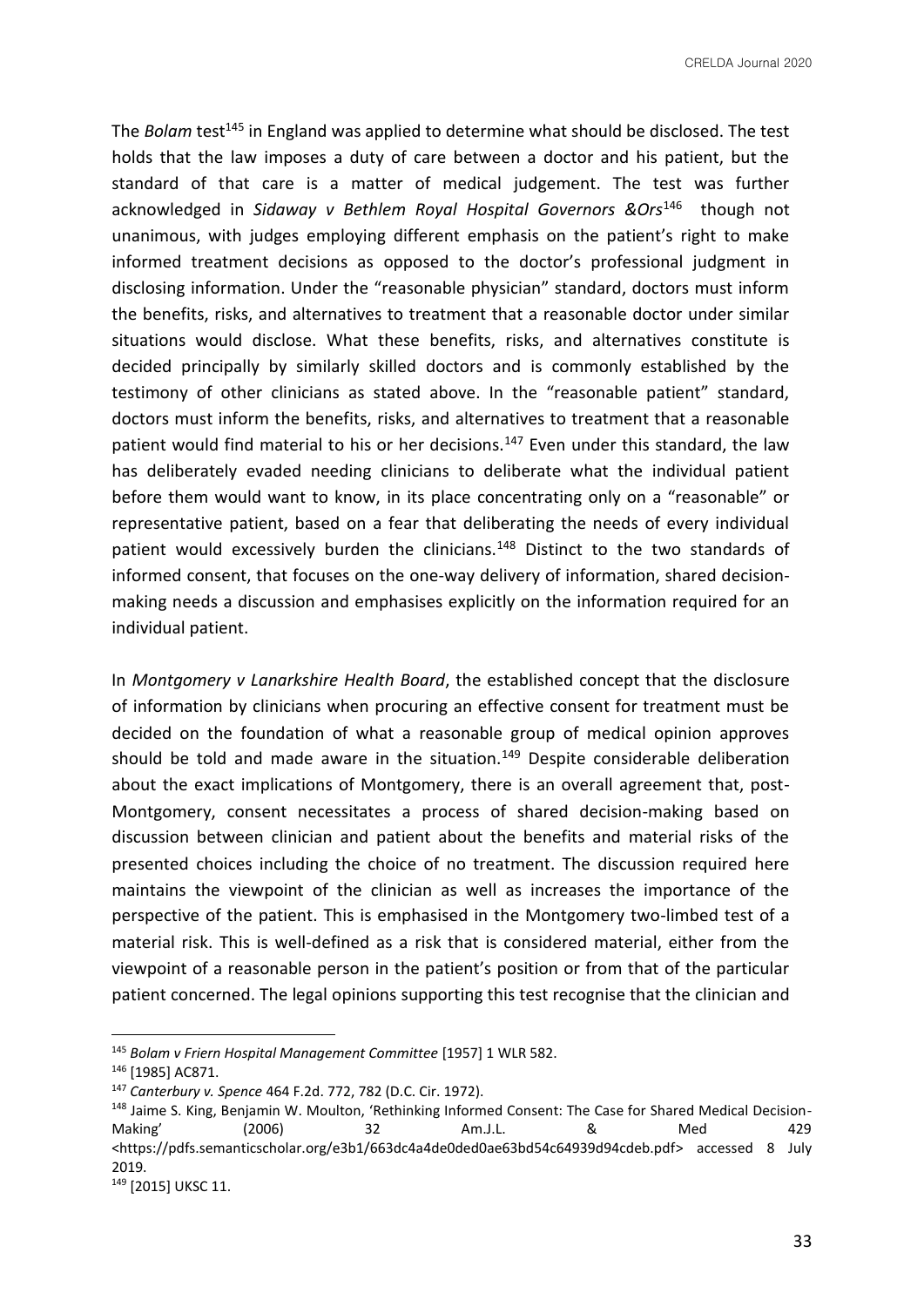patient may view the benefits and risks of treatment choices differently in terms of their own values.

The justification mentioned in *Montgomery* meant for this novel test of materiality focuses on the fundamental ethical position the law rightfully now confers reverence for patient autonomy in procuring consent. The Montgomery decision offers new horizons to expand patient-centred care within the doctor–patient relationship by recognising the change of a more patient-centred method to the law of informed consent. Montgomery upsets well-known medical views around negotiating, acquiring, and recording the act of informed consent, and it brings into clearer attention the inevitable requirement for doctors to make sensible, well-reasoned decisions amid ethical values. The Montgomery decision is decisively complementary to good medical practice as it is presently understood. This adapting process is totally reliant on the doctor initiating discussion and a beneficial cooperation where knowledge and information can be spontaneously exchanged between patient and doctor.

### **9. Ethical Principles of Shared Decision-Making**

As the familiarity of the ethical consequences of physician-patient relationships becomes more refined, clinicians must fit in these teachings into reality. Many clinicians have yet to achieve the equilibrium between complete patient autonomy and beneficence in clinical practice. Many doctors still underrate disclosure and misjudge the variability in patient wishes. Patients often obtain either insufficient medical data to establish an informed decision or too few doctors' views to feel confident in their choice. To fulfil their ethical duties towards the patients, healthcare professionals must have a structured medical decision-making that satisfies the importance of both ethical values namely autonomy and beneficence. SDM can achieve this purpose by promoting patient autonomy, while also leaving room for clinician beneficence.

Recognition for autonomy and beneficence are two vital principles that oversee medical ethics.<sup>150</sup> Beneficence compels clinicians to do "good" for the advantage of their patients, respect for autonomy necessitates them to ensure that patients have adequate information to make a well informed and autonomous decision.<sup>151</sup> Though this autonomy and beneficence can satisfy one another, they may often conflict, necessitating their relational importance to be recognised.

Historically, beneficence has been assumed in terms of the patients' "medical" benefit, rather than promoting their best interests on a wider level. As a result of their

<sup>150</sup> Beauchamp and Childress (n 22).

<sup>151</sup> *Ibid*.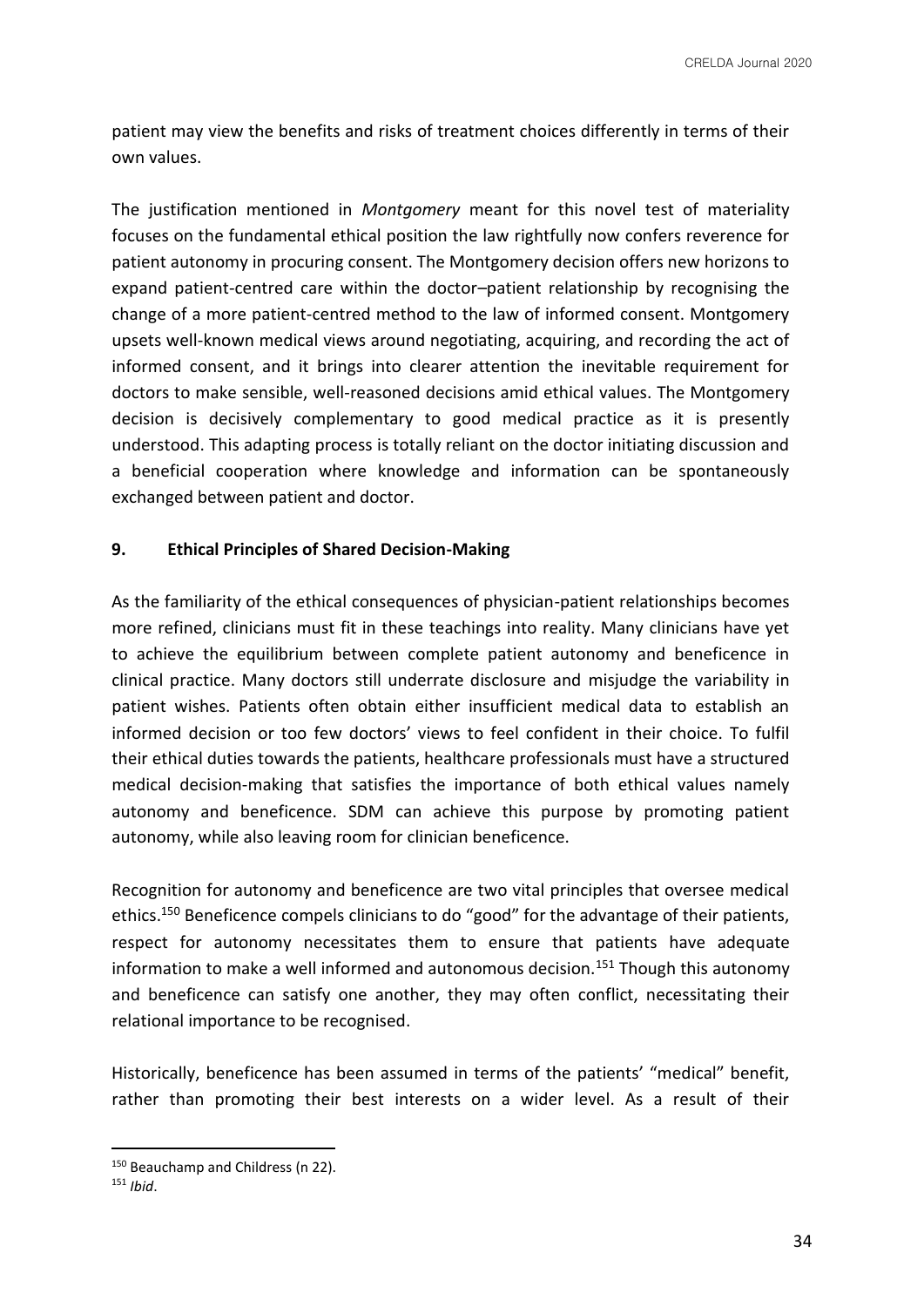sophisticated training and knowledge of medicine, clinicians took the responsibility of acting as agents for their patients, deciding the best treatment choices to fulfil the primary goal of improved health. The beneficence-focused, decision-making model forced patients to accept not only their clinician's treatment choices, but also their clinician's levels of risk aversion, values, and personal preferences. Frequently treatment results effect significantly more than the patient's health, such as their participation in their favourite activities, ability to work, and caring for their children. Beneficence unrestricted by concerns for patient autonomy quickly turns into paternalism.

SDM is a process of communication in which the clinician and patient utilise complete and impartial information on the benefits and risks associated with all feasible treatment alternatives and information from the patient that may make one treatment alternative more desirable than the others to arrive at a treatment decision. While this definition incorporates the traditional disclosure crucial for legal informed consent, it goes past the mere presentation of risks, facts, and alternatives. SDM comprises a heartier conversation, which involves both the patient and the clinician in assessing the patient's therapeutic goals and life preferences to come to an informed choice.

As a result, SDM encourages both autonomy and beneficence. While appreciated for any therapeutic decision, its approaches demonstrate most effective for use in preferencesensitive circumstances. Here, the patient and provider exchange information to better appreciate all the possibilities of the options the patient faces, and to deliberate about the patient's individual values as they associate the benefits and risks of each option. While the patient and clinician mutually take part in the treatment decision, SDM gives preference to patient autonomy over beneficence, but only sufficient to tip an otherwise even balance.<sup>152</sup> In cases of disagreement after discussion, the patient's preference should govern the treatment. By defending patient autonomy and accepting the importance of provider analysis and opinion, SDM offers the most effective technique of allowing clinicians to fulfil their ethical responsibilities to patients.

## **10. Shared Decision-Making in the Malaysian Context**

Even in countries where SDM is formally recommended by the government, its execution has proved difficult. In countries that have inadequate healthcare resources and an overburdened healthcare system such as Malaysia implementing SDM is even more difficult. Unfortunately, we have inadequate knowledge of in what manner to inculcate the SDM concept into our existing healthcare practices. Not much is understood about

<sup>152</sup> Benjamin Moulton, Jaime S. King, 'Aligning Ethics with Medical Decision-Making: The Quest for Informed Patient Choice' (2010) 38(1) L Law Med Ethics 85 <https://repository.uchastings.edu/cgi/viewcontent.cgi?article=1324&context=faculty\_scholarship> accessed 7 July 2019.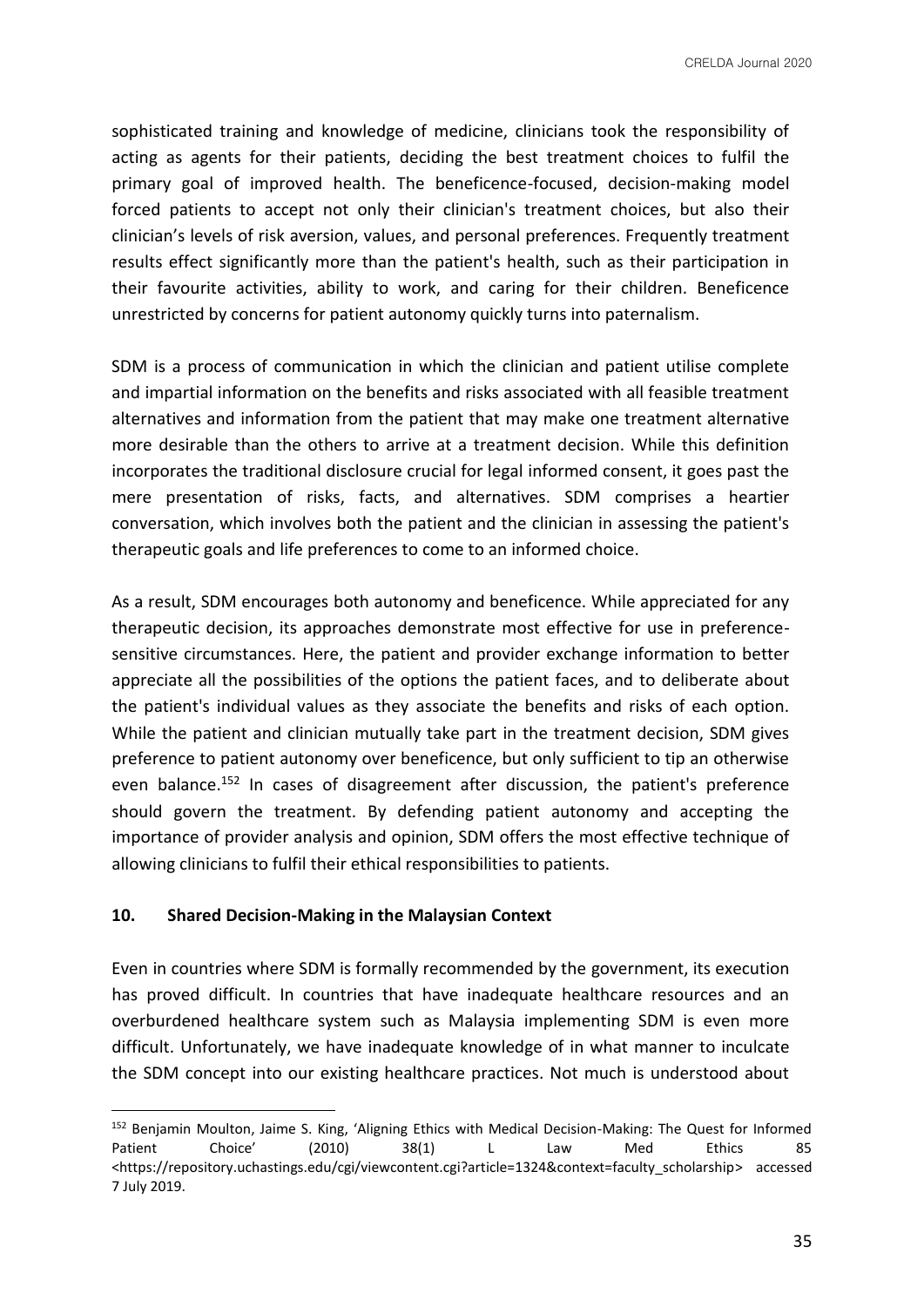the decision-making preference and roles of patients and clinicians and, furthermore, it is not known if this Western concept of SDM is applicable to cultures where relatives and communities strongly impact healthcare decisions.<sup>153</sup> Various notions of harmony and family virtue, which spring from different religious or moral codes affect healthcare decisions in Malaysia.

There are also many gaps in the practice, research, laws, and policies associated with SDM in Malaysia. Clinicians do not include patients regularly in decision-making and still act in a paternalistic manner in making healthcare choices for patients. Cultural and language variety also makes the practice of SDM difficult in Malaysia. Doctors not only have to communicate in a language that may not be their mother tongue but also to recognise patients' personal and cultural values. Communicating risk, compromise, and reaching agreement involve high-level communication skills and calls for high language proficiency. Moreover, the public–private dual healthcare system results in practice disparities. Both issues make the implementation of SDM a challenging task.

In Malaysia, health literacy is low, which might contribute to the poor patient participation in decision-making.<sup>154</sup> Local health information quality is insufficient and mostly poor, and this is further hampered by the lack of translation into common languages which prevents cultivating health literacy and increasing health awareness. One of the key steps to empower patients to be involved in decision-making is "patient education". Access to appropriate, understandable, and precise information boosts health literacy and encourages patients in selecting the most suitable option for their health. There needs to be simultaneous effort from government organisations, non-government organisations, professional bodies, and academic institutions to enhance the quality of, and access to, patient information.

The Malaysian Medical Council guideline describes that the relationship between a patient and a physician must be collaborative and be a partnership that facilitates free dialogue in which a physician's clinical knowledge and a patient's preferences and needs are mutually exchanged to decide the best therapeutic option. Although the Malaysian Medical Council recommends the practice of SDM, its execution remains challenging. The council needs to collaborate systematically with other stakeholders, namely the Ministry of Health, patient support groups, professional bodies, and academics, to come up with a plan to grow the awareness and the execution of SDM. Changes must be initiated in the healthcare system by incorporating SDM within its policies. Presently, there is no health policy in Malaysia that precisely looks into the matters concerning SDM.

 $153$  Ng (n 5).

<sup>154</sup> *Ibid*.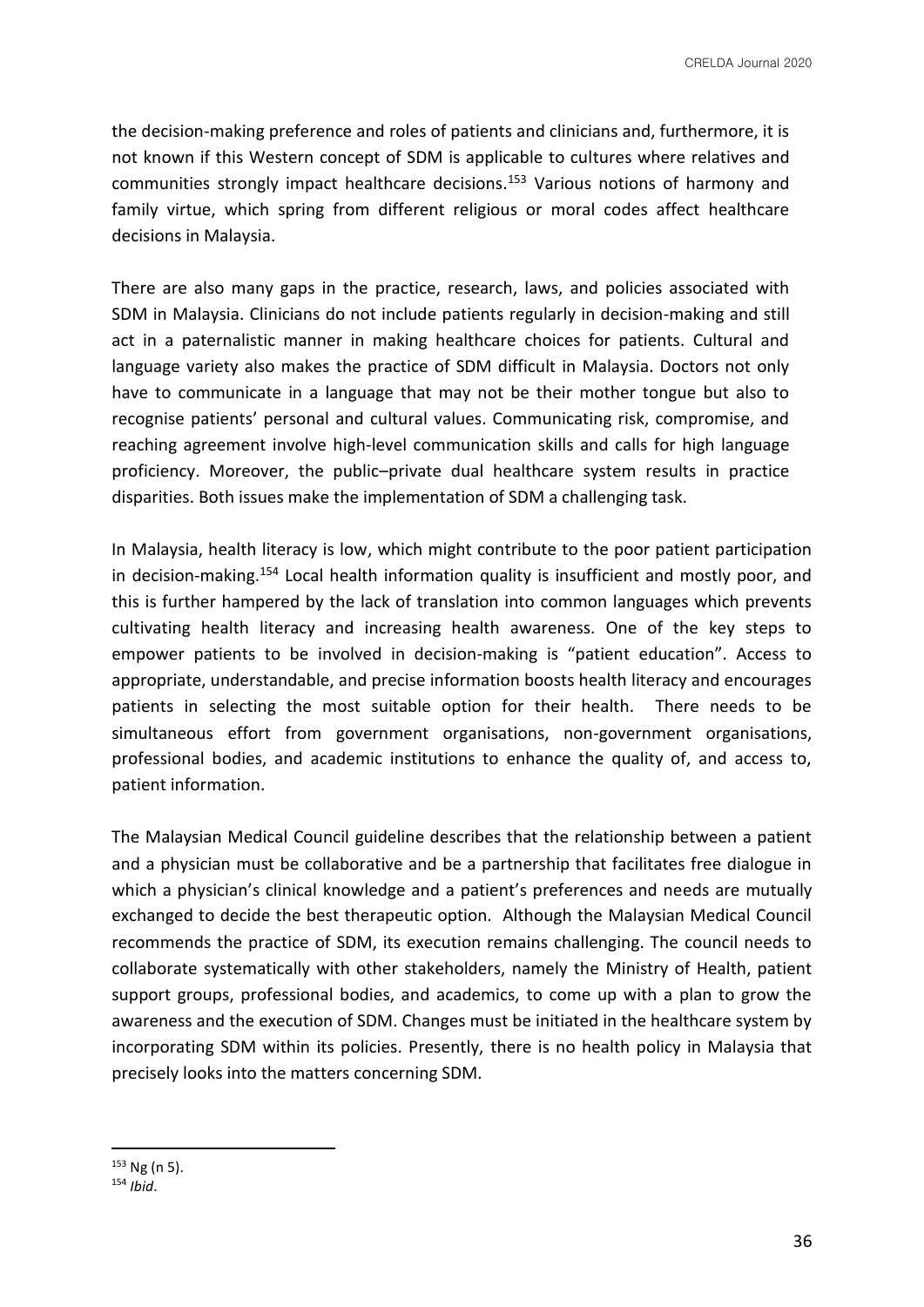## **11. Conclusion**

The SDM process will continue to become popular as patient-centred care continues to encourage patient engagement, in addition to provider and patient discussions that determine the plan of treatment. The aim and purpose of SDM is for patients to make high quality-decisions. To achieve this, healthcare professionals should be a partner who "shares" relevant information. SDM also helps to positively impact patient outcomes and experience. It is thus significant for SDM to be completely understood by healthcare professionals and patients before implementation. SDM is applicable to a broader range of clinical decisions and requires a more deliberate emphasis on the needs of the individual patient compared to informed consent although they may overlap in basic ways. The implementation and enablement of SDM should be ideally one of the basic foundations of federal healthcare policies as it has a positive effect not only on patients and physicians but also on government health systems.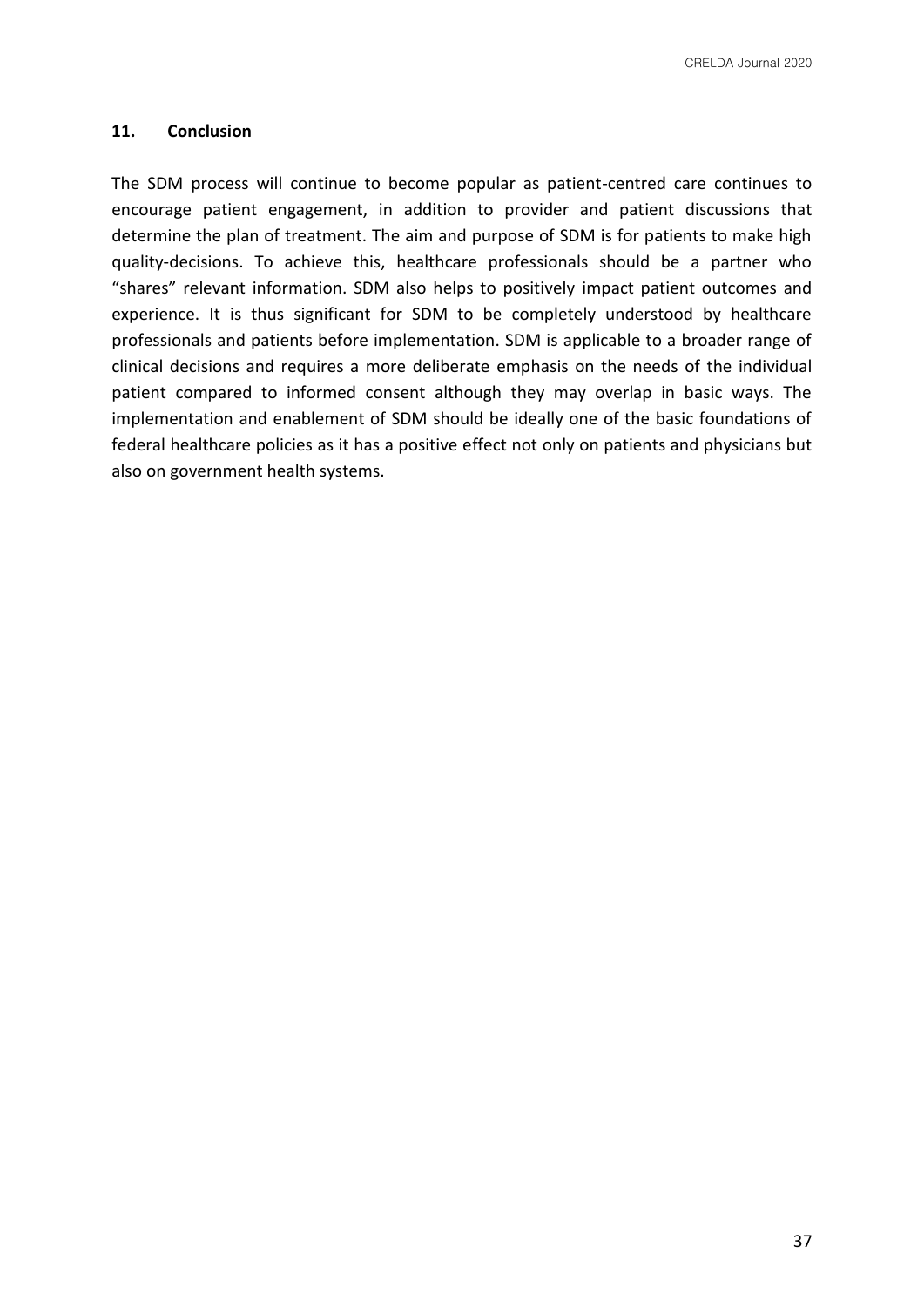### **References**

- Anon, 'What Is Patient-Centred Care?' (2017) NEJM Catalyst <https://catalyst.nejm.org/what-is-patient-centered-care/> accessed 3 July 2019.
- Bae, Jong-Myon, 'Shared decision making: relevant concepts and facilitating strategies' (2017) 39 Epidemiol Health 1 <https://www.ncbi.nlm.nih.gov/pmc/articles/PMC5733387/pdf/epih-39 e2017048.pdf> accessed 7 July 2019.
- Barry, Michael J. and Edgman-Levitan, Susan, 'Shared Decision Making The Pinnacle of Patient-Centred Care' (2012) 366(9) N Engl J Med 780 <http://projects.iq.harvard.edu/files/shared\_decision\_making/files/sdm\_pinnacl e of patient centered care.pdf?m=1446225643> accessed 5 July 2019.
- Beauchamp, Tom L. and Childress, James F., *Principles of Biomedical Ethics* (5th ed, Oxford University Press 2001).
- *Bolam v Friern Hospital Management Committee* [1957] 1 WLR 582.
- *Canterbury v. Spence* 464 F.2d. 772, 782 (D.C. Cir. 1972).
- Centre for Advancing Health, 'A New Definition of Patient Engagement: What is Engagement and Why is it Important?' (2010) <http://www.cfah.org/pdfs/CFAH\_Engagement\_Behavior\_Framework\_current.p df> accessed 7 July 2019.
- Charles, Cathy and Gafni, Amiram, Tim Whelan, 'Shared decision-making in the medical encounter: what does it mean? (or it takes at least two to tango).' (1997) 44(5) SocSci Med 681 < https://www.ncbi.nlm.nih.gov/pubmed/9032835> accessed 4 July 2019.
- Chewning, Betty, *et al*, 'Patient preferences for shared decisions: a systematic review' (2012) 86(1) Patient EducCouns 9 <https://www.ncbi.nlm.nih.gov/pmc/articles/PMC4530615/pdf/nihms-279704.pdf> accessed 7 July 2019.
- Chirk Jenn Ng, *et al*, 'An overview of patient involvement in healthcare decision-making: a situational analysis of the Malaysian context' (2013) 13 BMC Health Services Research 408 <http://www.biomedcentral.com/1472-6963/13/408> accessed 7 July 2019.
- Chong Guan Ng, SyahrirZaini, 'Shared Decision Making in the Treatment of Depression' (2012) 27(2) Malaysian Journal of Psychiatry 23.
- Chow, S., Teare, G. and Basky, G., 'Shared decision making: Helping the system and patients make quality health care decisions' (2009) Saskatoon: Health Quality Council

<https://hqc.sk.ca/Portals/0/documents/Shared\_Decision\_Making\_Report\_April \_08\_2010.pdf> accessed 7 July 2019.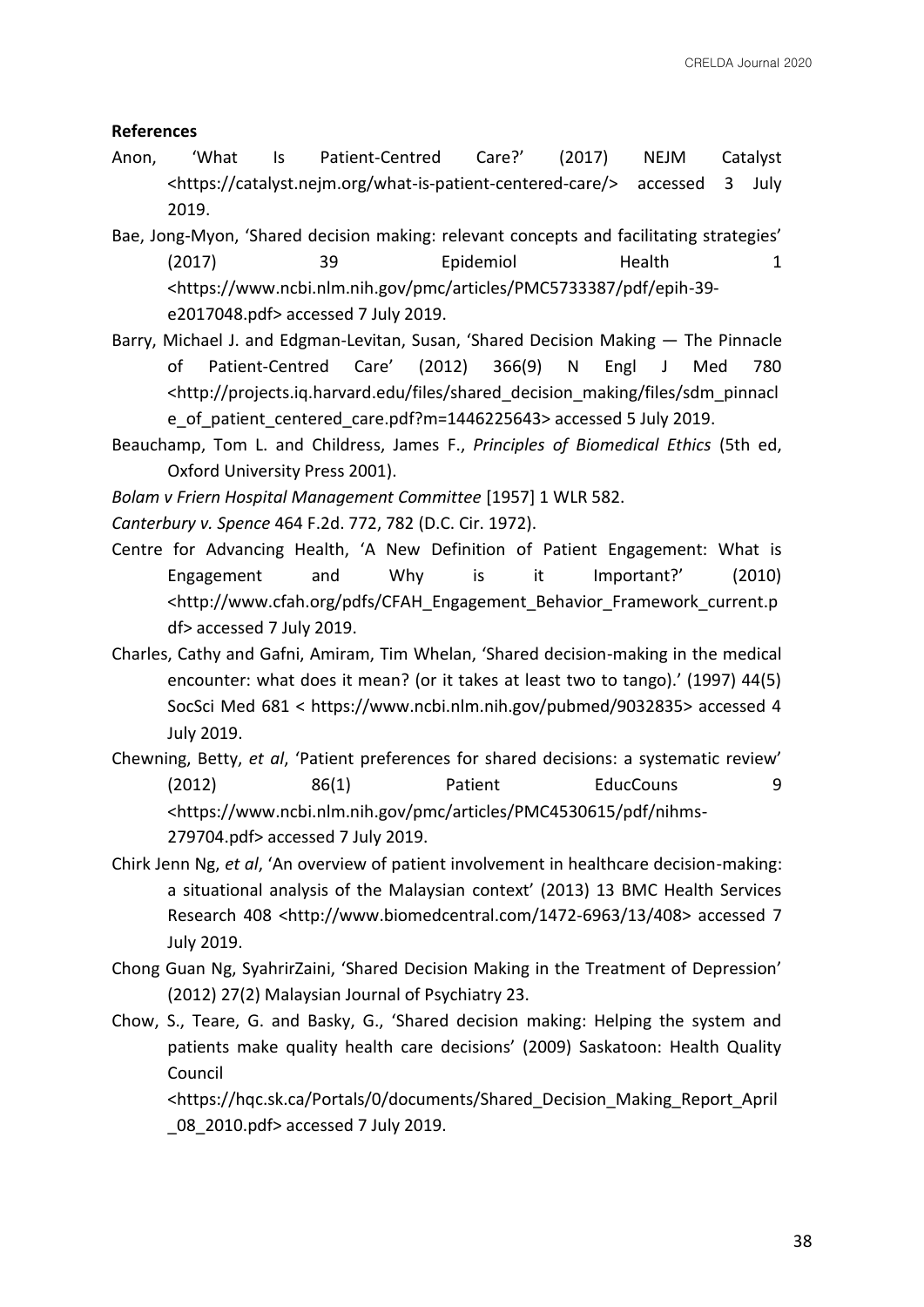- Coulter, Angela and Jenkinson, Crispin, 'European patients' views on the responsiveness of health systems and healthcare providers' (2005) 15(4) Eur J Public Health 355 <https://www.ncbi.nlm.nih.gov/pubmed/15975955> accessed 6 July 2019.
- Davies, Myfanwy and Elwyn, Glyn, 'Advocating Mandatory Patient 'Autonomy' in Healthcare: Adverse Reactions and Side Effects' (2008) 16(4) Health Care Analysis 315 <https://www.ncbi.nlm.nih.gov/pubmed/17975729> accessed 7 July 2019.
- Edvardsson, David, Watt, Elizabeth and Pearce, Frances, 'Patient experiences of caring and person-centredness are associated with perceived nursing care quality' (2016) Journal of Advanced Nursing 217.
- Elwyn, Glyn and Durand, Marie-Anne, 'Mastering Shared Decision Making: The When, Why and How' (EBSCO Health Notes, 20 Feb 2018) <https://health.ebsco.com/blog/article/mastering-shared-decision-making-thewhen-why-and-how> accessed 1 July 2019.
- Elwyn, Glyn, Lloyd, Amy, *et al*, 'Collaborative Deliberation: A model for patient care' (2014) 97(2) Patient EducCouns 158 <https://mayoclinic.pure.elsevier.com/en/publications/collaborativedeliberation-a-model-for-patient-care> accessed 1 July 2019.
- Emanuel, Ezekiel Jonathan and Emanuel, Linda, 'Four Models of the Physician-Patient Relationship', JAMA; Apr 22, 1992; 267, 16; Research Library 2221.
- Entwistle, Vikki Ann and Watt, Ian S., 'Treating Patients as Persons: A Capabilities Approach to Support Delivery of Person-Centred Care' (2013) 13(8) Am J Bioeth 29 <https://www.ncbi.nlm.nih.gov/pubmed/23862598> accessed 1 July 2019.
- Hart, Julian Tudor, 'The Autonomous Patient: Ending Paternalism in Medical Care' (2002) 95(2) JRSM 623 <https://www.researchgate.net/publication/25094978\_The\_Autonomous\_Patie nt Ending Paternalism in Medical Care/link/5530eb4c0cf2f2a588ab5c81/dow nload> accessed 1 July 2019.
- Kasper, Jurgen, *et al*, 'Turning signals into meaning –'Shared decision making' meets communication theory' (2012) 15(1) Health Expect 3 <https://www.ncbi.nlm.nih.gov/pmc/articles/PMC5060601/pdf/HEX-15-03.pdf> accessed 4 July 2019.
- King, Jaime S. and Moulton, Benjamin W., 'Rethinking Informed Consent: The Case for Shared Medical Decision-Making' (2006) 32 Am.J.L. & Med 429 <https://pdfs.semanticscholar.org/e3b1/663dc4a4de0ded0ae63bd54c64939d94 cdeb.pdf> accessed 8 July 2019.
- Légaré, France, Stacey, Dawn, Brière, Nathalie, *et al*, 'A conceptual framework for interprofessional shared decision making in home care: Protocol for a feasibility study' (2011) BMC Health Serv Res 11<https://www.researchgate.net/publication/49798586\_A\_conceptual\_frame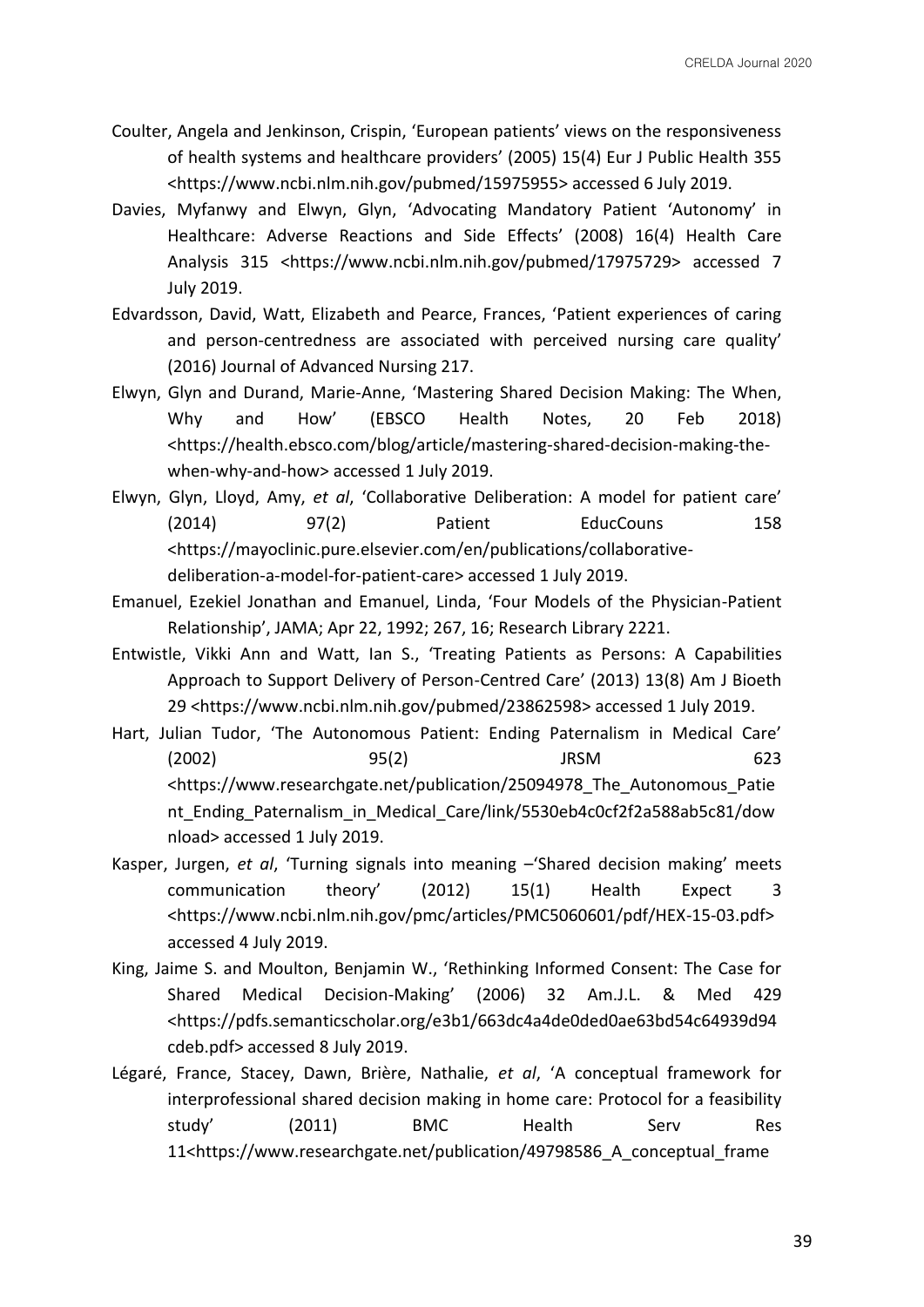work for interprofessional shared decision making in home care Protocol f or a feasibility study> accessed 7 July 2019.

- Lindor, Rachel A., Kunneman, Marleen, Hanzel, Matt, *et al*, ' Liability and Informed Consent in Context of Shared Decision Making' (2016) 23(12) AcadEmerg Med 1428 <https://onlinelibrary.wiley.com/doi/pdf/10.1111/acem.13078> accessed 8 July 2019.
- Longtin, Yves, *et al*, 'Patient Participation: Current Knowledge and Applicability to Patient Safety' (2010)85(1)MayoClinProc53 <https://www.researchgate.net/publication/40819547\_Patient\_Participation\_Cu rrent Knowledge and Applicability to Patient Safety> accessed 4 July 2019.

*Montgomery v Lanarkshire Health Board* [2015] UKSC 11.

- Moulton, Benjamin and King, Jaime S., 'Aligning Ethics with Medical Decision-Making: The Quest for Informed Patient Choice' (2010) 38(1) L Law Med Ethics 85 <https://repository.uchastings.edu/cgi/viewcontent.cgi?article=1324&context=f aculty scholarship> accessed 7 July 2019.
- Pelzang, Rinchen, 'Time to learn: understand patient-centred care' (2010) 19 (14) Br J of Nurs 912 <https://www.ncbi.nlm.nih.gov/pubmed/20647984> accessed 1 July 2019.
- Picker Institute, 'Picker Principles of patient-centred care' (2016) <https://www.picker.org/about-us/picker-principles-of-person-centred-care/> accessed 1 July 2019.
- Redman, Richard W., 'Patient-centred care: an unattainable ideal?' (2004) 18(1) Res Theory 11 **NursPract** 21

<https://www.ncbi.nlm.nih.gov/pubmed/15083659> accessed 3 July 2019.

Rogers, Anne, Kennedy, Anne, Nelson, Elizabeth and Rogers, Andrew Robinson, 'Uncovering the limits of patient-centredness: implementing a self-management trail for chronic illness' (2005) 125(2) Qual Health Res 224<http://citeseerx.ist.psu.edu/viewdoc/download?doi=10.1.1.922.8851&rep= rep1&type=pdf> accessed 1 July 2019.

*Schloendorff v. Society of New York Hosp.,* 105 N.E. 92, 93 (N.Y. 1914).

*Sidaway v Bethlem Royal Hospital Governors & Ors* [1985] AC 871.

- Smith, Mary Atkinson, 'The Role of Shared Decision Making in Patient-Centred Care and Orthopaedics' (2016) 35(3). OrthopNurs 144 <https://nursing.ceconnection.com/ovidfiles/00006416-201605000-00003.pdf> accessed 1 July 2019.
- Spatz, Erica S. and Krumholz, Harlan M., Benjamin W. Moulton, 'The New Era of Informed Consent Getting to a Reasonable-Patient Standard Through Shared Decision Making' (2016) 315(19) JAMA 2063 <http://ignacioriesgo.es/wpcontent/uploads/The-new-era-of-informed-consent.pdf> accessed 8 July 2019.
- Stewart, Moira, 'Towards a global definition of patient centred care' (2001) 322(7284) BMJ